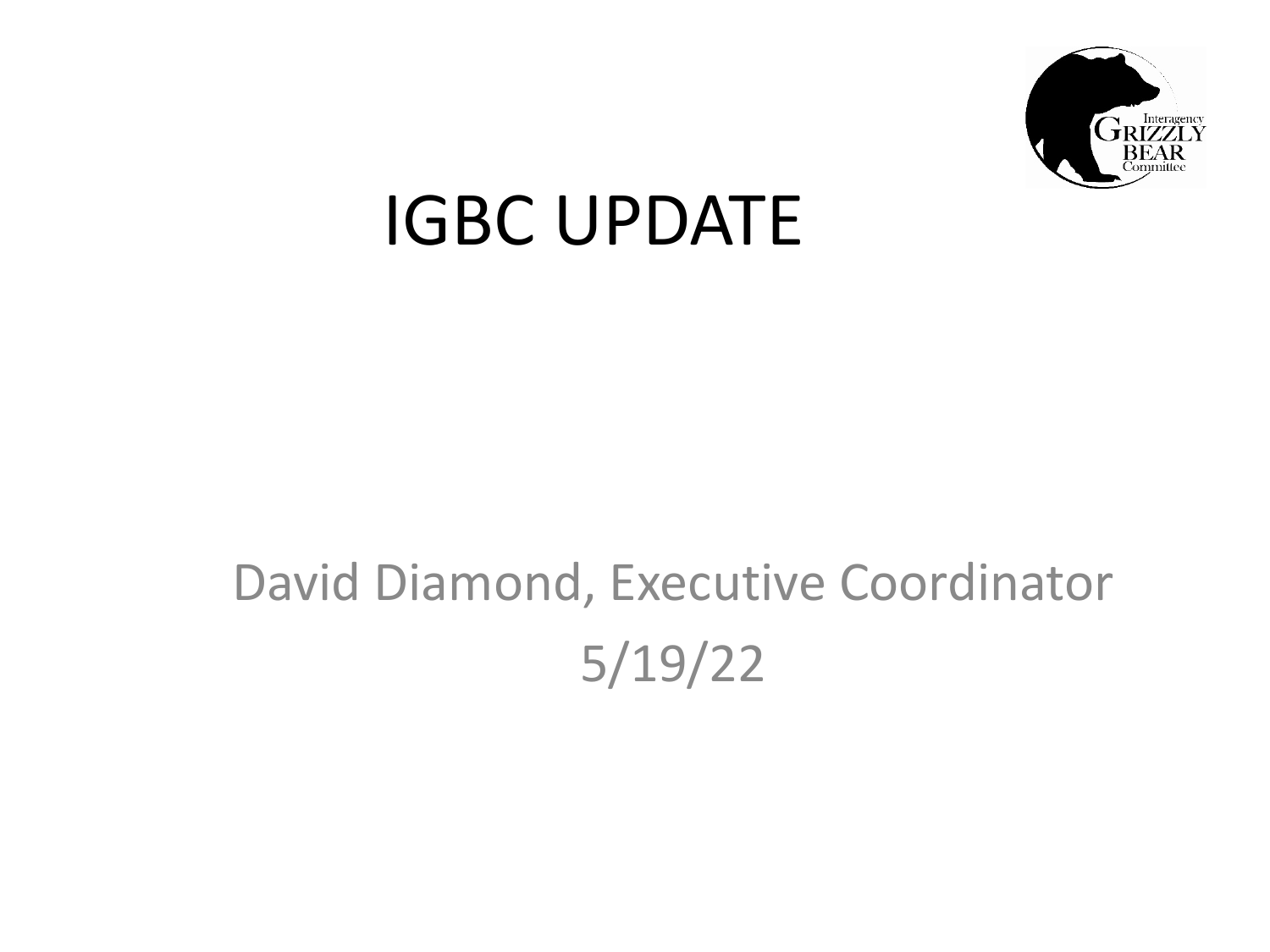## IGBC MISSION



The Interagency Grizzly Bear Committee (IGBC) supports recovery and delisting, and ongoing conservation of grizzly bear populations and their habitats in areas of the western United States through interagency coordination of policy, planning, management, research and communication.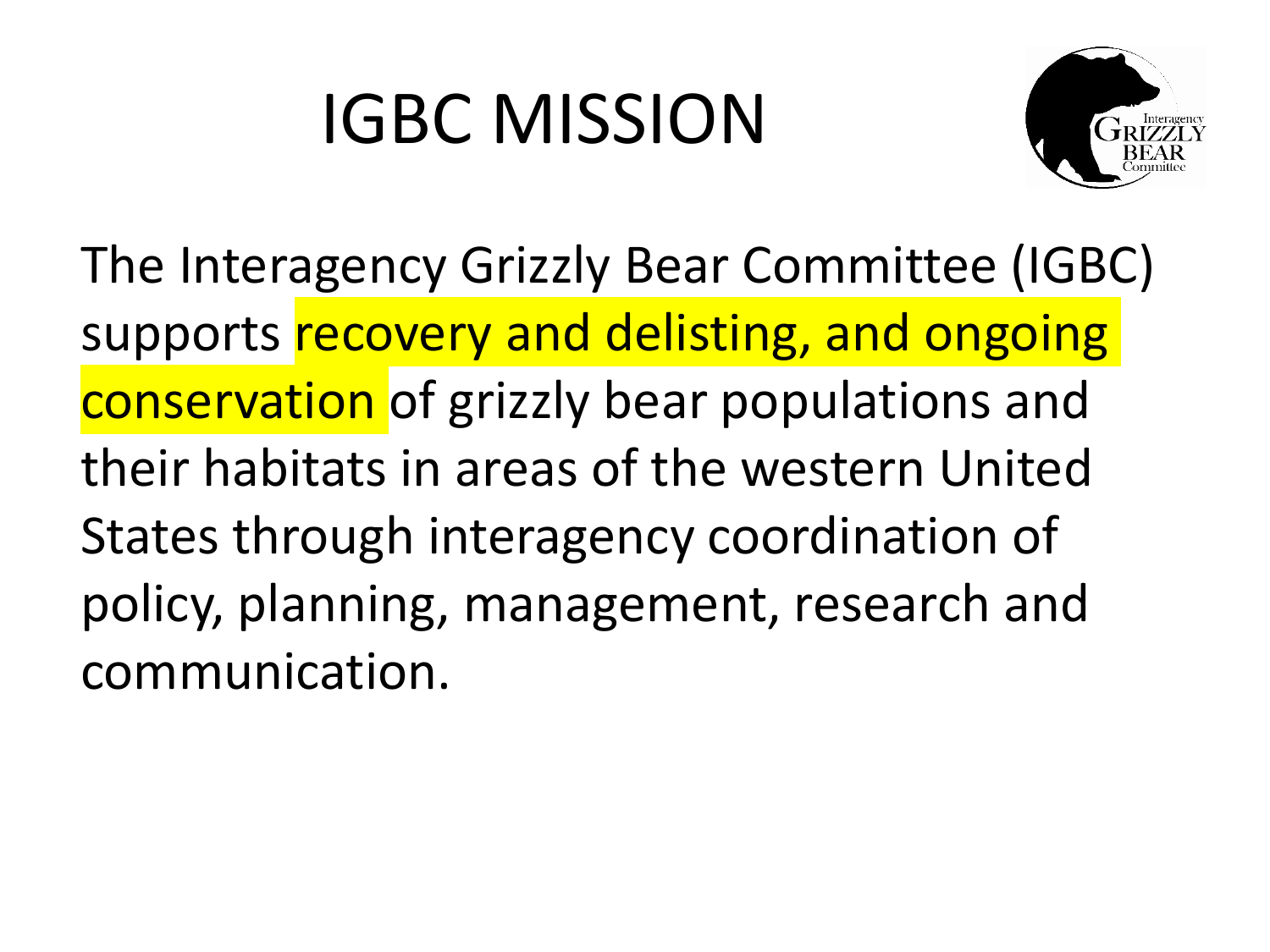## IGBC Website - NCDE





#### **Northern Continental Divide Ecosystem**



- Membership
- Meeting Materials
- Policy, Management, and Research Reports

### **Sign up for email notifications at igbconline.org/news**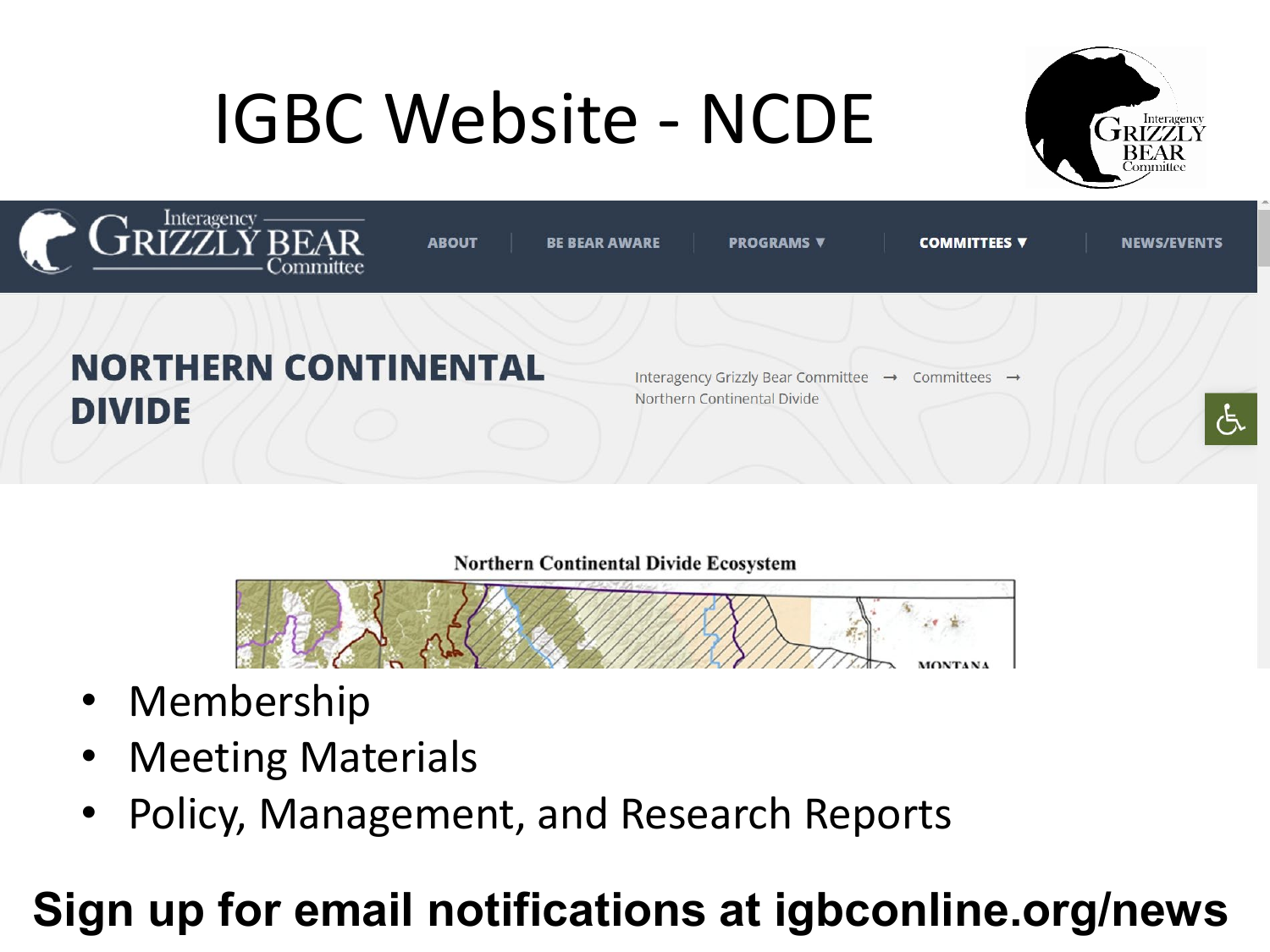## 2022 IGBC Meetings

- Subcommittees
	- Yellowstone, 4/6-7, Jackson WY
	- Selkirk/Cabinet-Yaak, 4/19, Virtual
	- Bitterroot, 4/27 Kamiah, ID / Virtual
	- NCDE, 5/19, Kalispell, MT / Virtual
	- Yellowstone, 11/16-17, Bozeman, MT
- Executives
	- 7/6-8 Executive, Sand Point, ID
	- 12/6-8 Executive, TBD

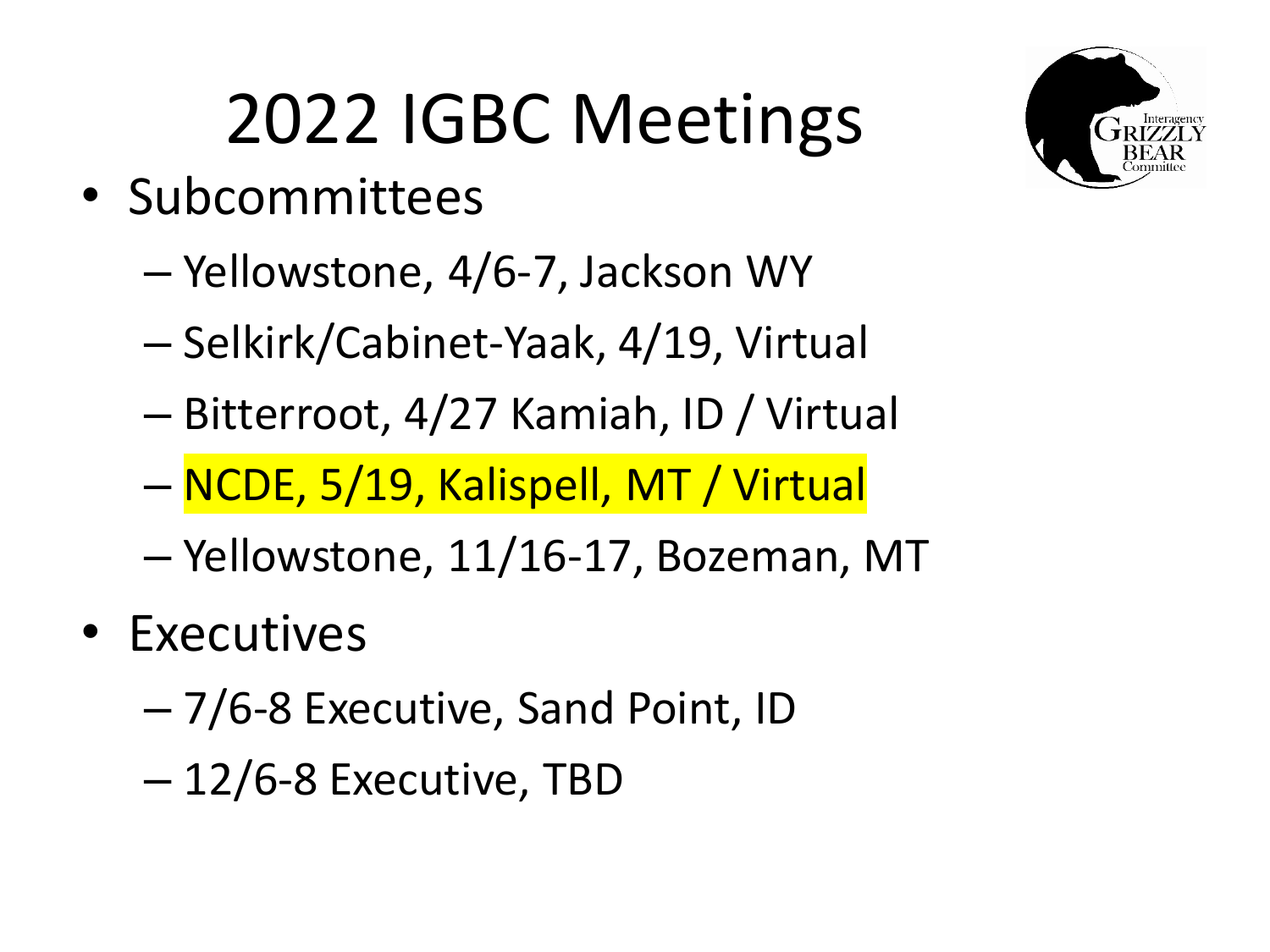# IGBC Executives 3/14/22



#### **IGBC ITERATIVE STRATEGIC CONVERSATION**

felick and drag a post-it to move, double-click to ediff

#### Habitat

Post-it Stack!

Identify landscape conditions that allow interchange and dispersal in areas between ecosystems and. where desired and feasible, maintain and enhance those conditions.<sup>\*</sup>

Identify landscape conditions that impede dispersal and habitat use. ameliorate. (e.g., install wildlife crossings)

Finalize habitat criteria for occupied range/recovery areas before modeling vacant habitat

> Finalize criteria for habitat requirements when looking at bears outside of recovery areas

Policy on Listing/Delistin g, Recovery Planning. Review of 1986 **IGBC** Guidelies

#### Science

Support and coordinate integrative approachesto increase effectivenessand accuracy of population monitoring.\*

From first part of Habitat: Identify landscape conditions that allow interchange and dispersalin areas between

ecosystems<br>Climate change, large-scale fire incidents, and hazardous fuels. reduction measures can all affect landscape conditions important for grizzly bear conservation, Is there need to further synthesize the best available science to inform management considerations?

Continue to investigate conflict reduction techniques.

Comparability of demographic/habitat criteria (e.g. resolve the major discrepancy between bear management units. habitat in Selkirk/CY with NCDE and GYE

#### Info. Ed. Outreach

Ensure effective communication across all levels of the IGBC.<sup>\*</sup>

Ensure consistency of messages across all IGBC I&E agencies

Increase use of bear spray by peoplewho live, work, and recreate in bear range.

Understanding Bear Behavior

Work with social scientists to assure messaging and approach is best poised to influence human behavior

> **Transferbear** resistant container prem to WMI

Renovatethe bear resistant container program, Make is self sufficient orfund generatoinf.

**LIVESTOCK** 

**TRANSPORTATION** 

Update the IGBC Guidelines

conflict work

#### **Conflict Reduction**

Identify trends and concerns, and support effective preventative measuresto reduce human-bear conflicts and human caused mortality.<sup>•</sup> DATA (what about data?) -Conduct a data assessment and develop a strategic approach to collection, analysis, and reporting (?) RECREATION - Understand relationships between emerging patterns in recreation and grizzly bear conservation to support effective measures in preventing conflicts and mortalities.<sup>\*</sup> COMMUNITIES - Establish a Ensure a dequate funding Foundation for funding IGBC Bear in areas to conflict Smart Community and other mitigators

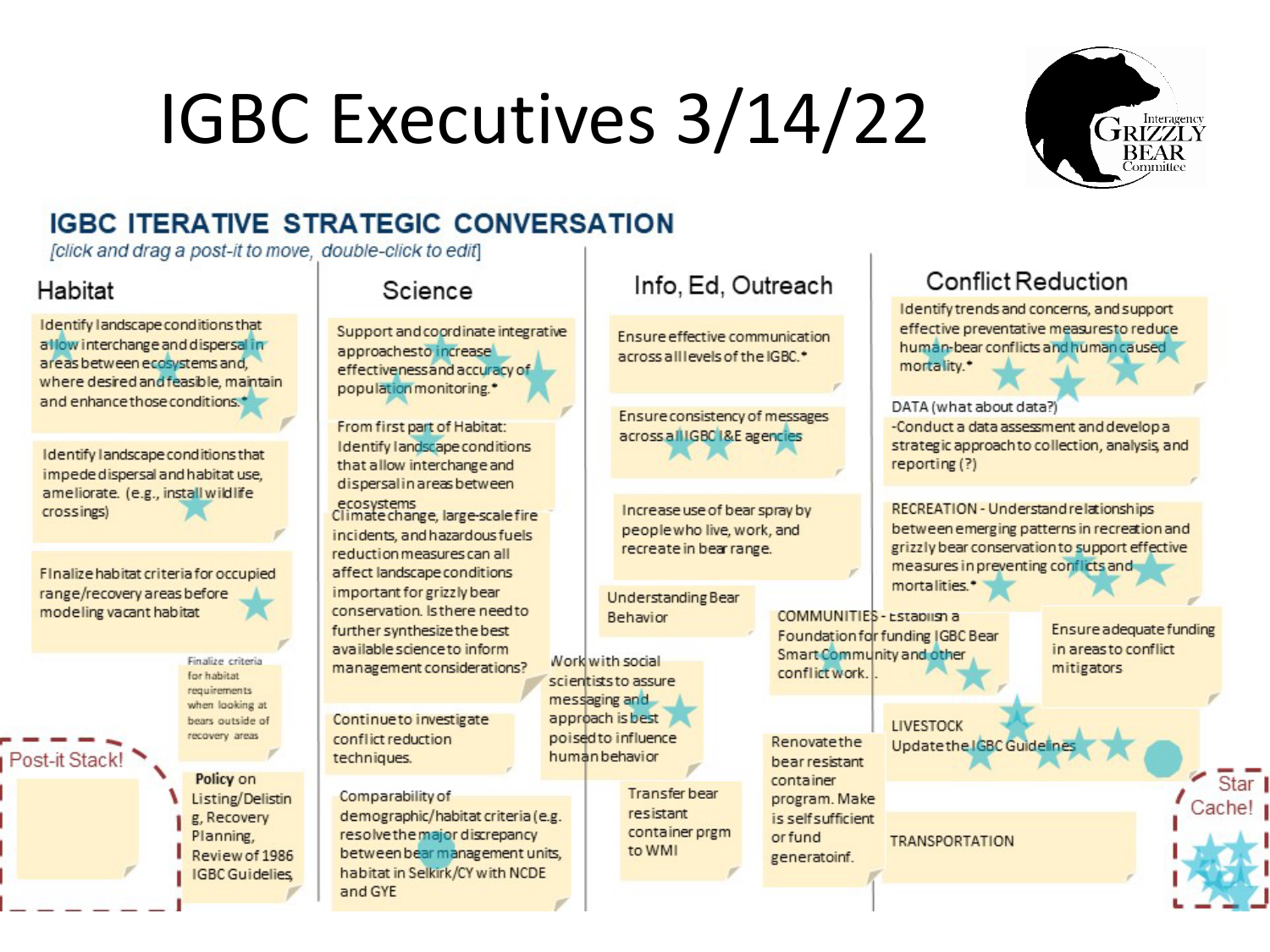## Launched Ships



- Budget Committee
- Bear-Resistant Product Testing Program
- Conflict Reduction (letter from Chair Hogan 2019)
- IEO Subcommittee (2023 summit)
- Bear Smart Community Working Group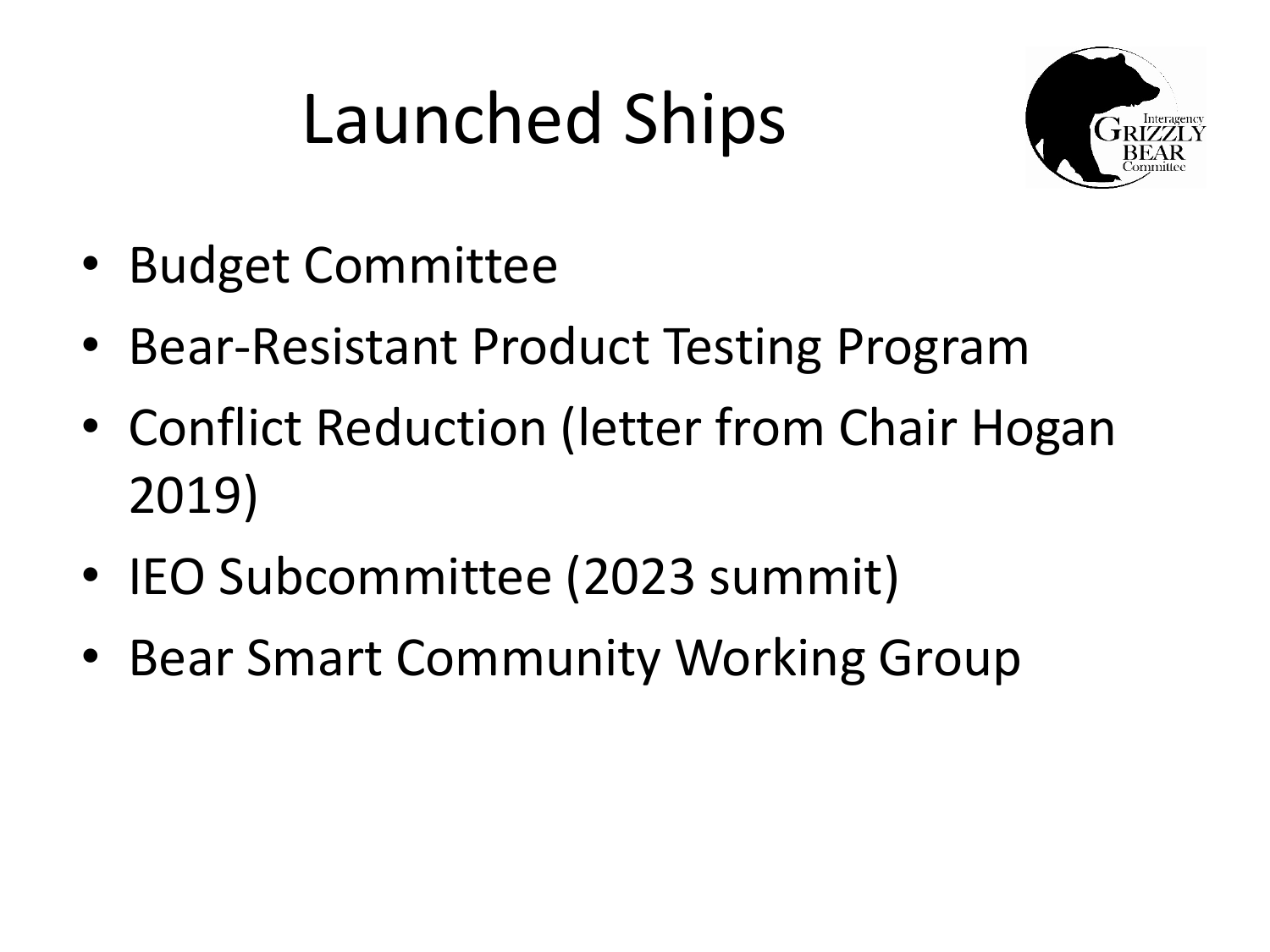Northern Continental Divide Ecosystem Subcommittee



- **Establish and implement clear direction for recovery**
- **Maintain or enhance habitat conditions for Grizzly Bears**
- **Document presence of Grizzly Bears**
- Ongoing efforts
- Transportation conflict HCP for Railroad nearing completion; crossing coordination
- Livestock conflicts
- Habitat habitat protection in landscape between NCDE and CYE
- Research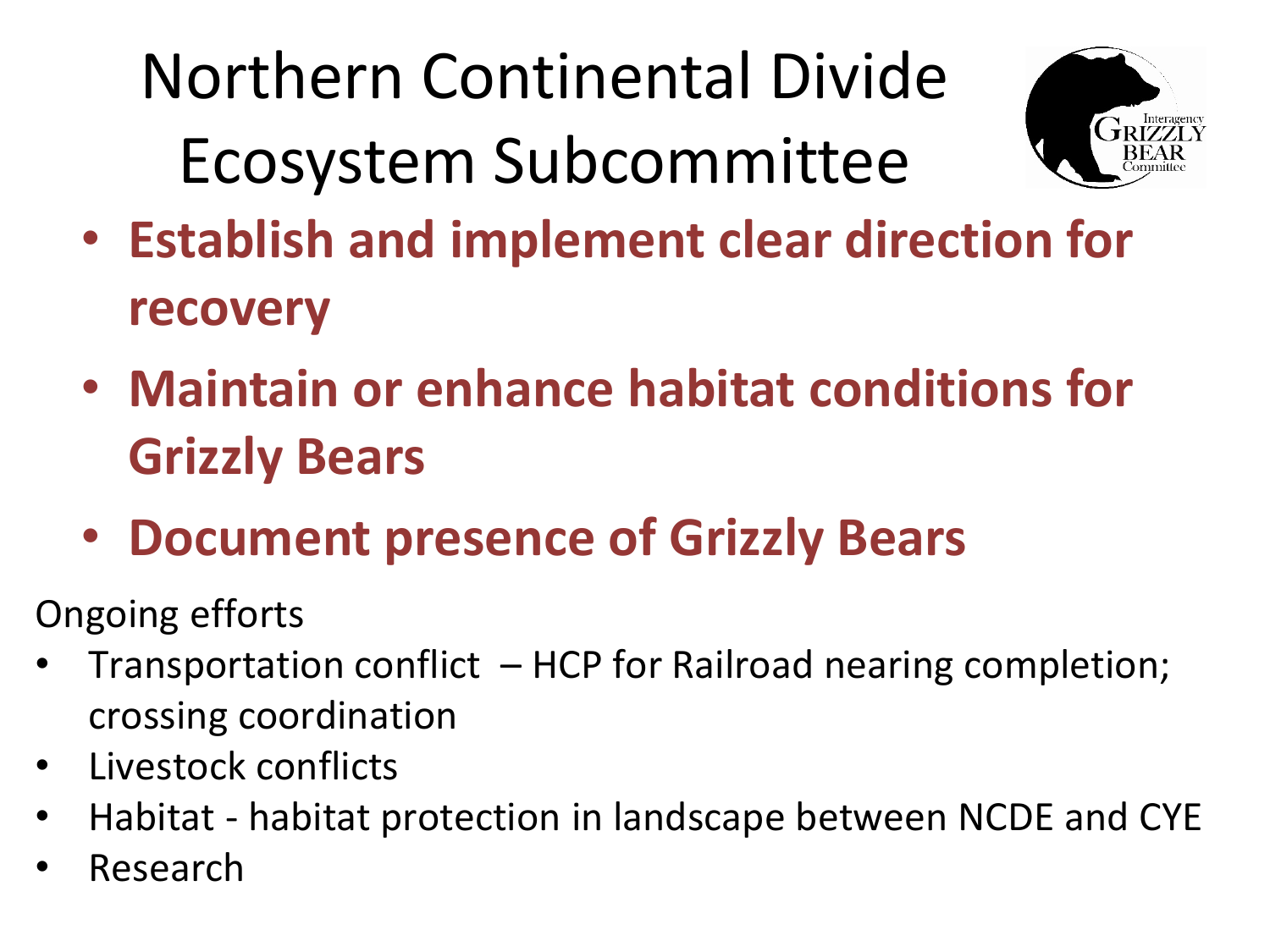## IGBC Bear Smart Program Goal



*The overall goal of the program is to support collaborative community-based human-bear strategies that benefit both people and bears by reducing conflicts and improving human safety in areas where people and bears share the landscape.*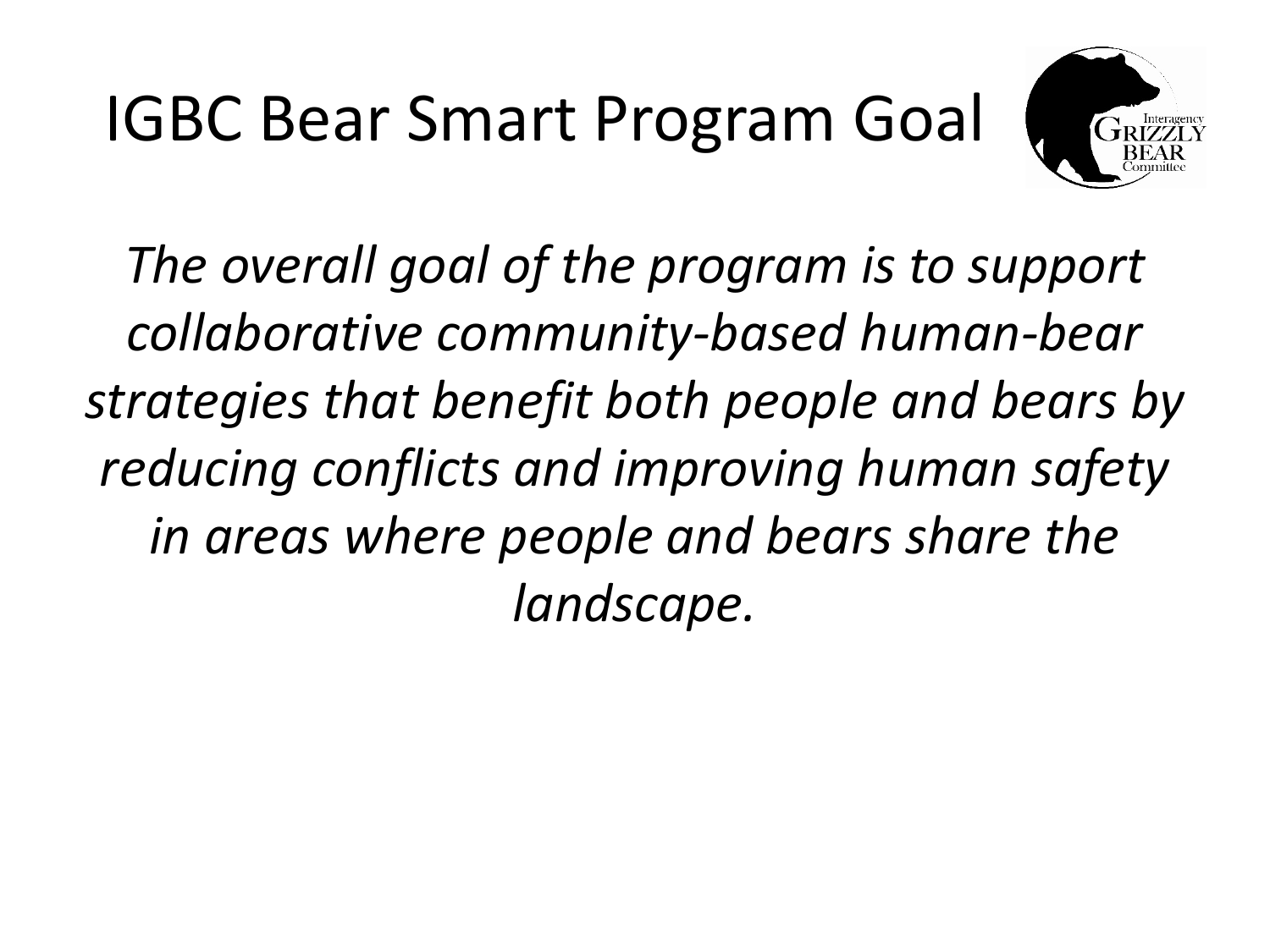## IGBC Certification Program



- Both people and bears have a place on the landscape
- No 'one-size-fits-all' solution
- Multiple strategies needed
- Bear management and removal will continue to be tools
- Provide guidelines but be flexible